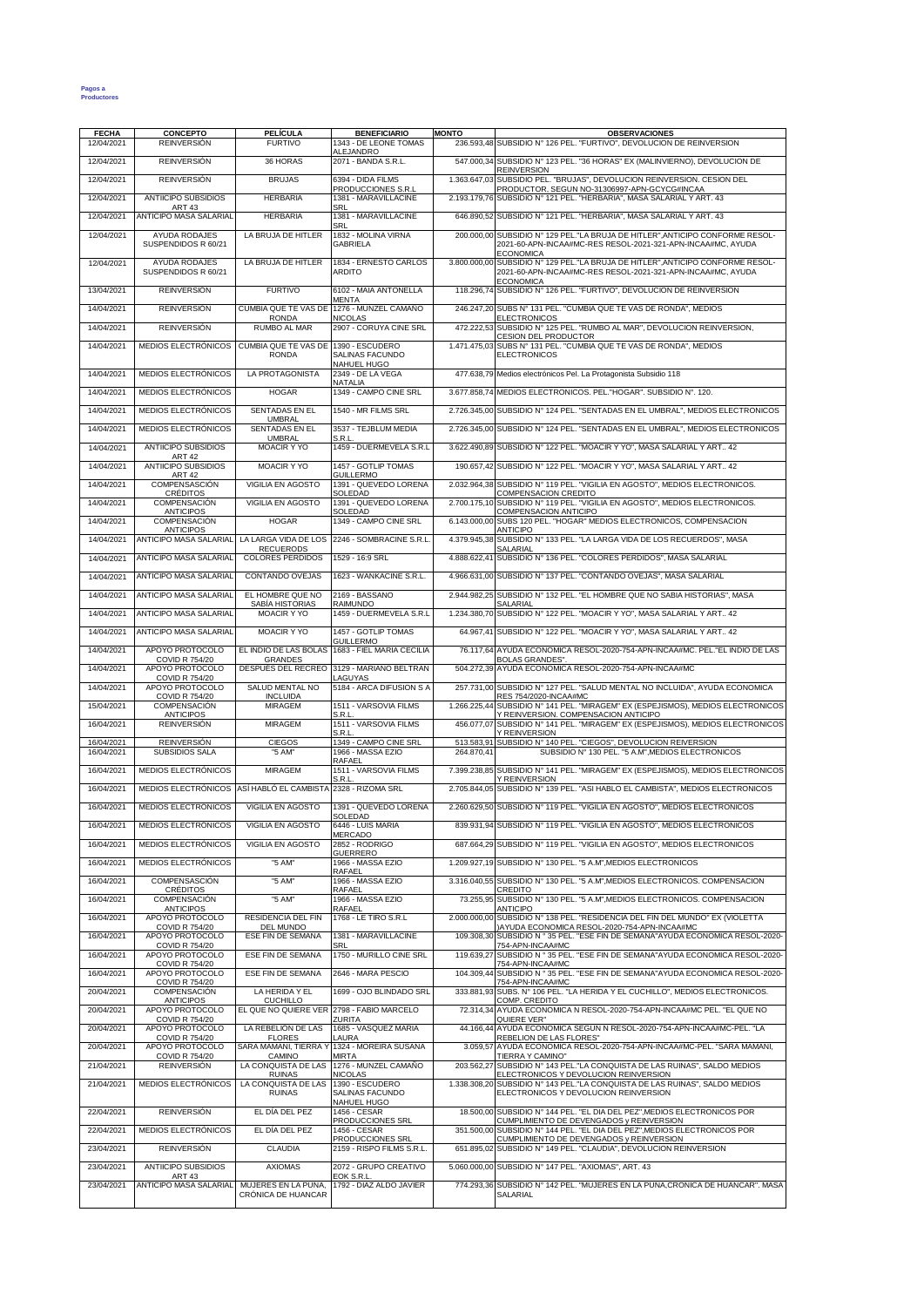| 23/04/2021   | APOYO PROTOCOLO        | <b>EL MONJE NEGRO</b> | 1205 - CRUDO FILMS SRL   |                | 1.151.162,86 SUBSIDIO N° 146 PEL. "EL MONJE NEGRO", AYUDA ECONOMICA RES.      |
|--------------|------------------------|-----------------------|--------------------------|----------------|-------------------------------------------------------------------------------|
|              | COVID R 754/20         |                       |                          |                | 754/2020-INCAA#MC                                                             |
| 26/04/2021   | <b>REINVERSIÓN</b>     | CHUBUT, LIBERTAD Y    | 1421 - ZYNGIERMAN        |                | 14.047,81 SUBSIDIO N° 150 PEL. "CHUBUT, LIBERTAD Y TIERRA" EX (EL MAITEN,     |
|              |                        | TIERRA                | PAULA FABIANA            |                | LIBERTAD Y TIERRA). DEVOLUCION REINVERSION                                    |
| 26/04/2021   | <b>REINVERSIÓN</b>     | <b>CUATRO METROS</b>  | 1721 - ALEPH MEDIA SA    |                | 488.731,19 SUBSIDIO Nº 151 PEL. "CUATRO METROS", DEVOLUCION SALDO DE          |
|              |                        |                       |                          |                | <b>REINVERSION</b>                                                            |
| 26/04/2021   | <b>REINVERSIÓN</b>     | CHUBUT, LIBERTAD Y    | 1381 - MARAVILLACINE     |                | 14.047,82 SUBSIDIO Nº 150 PEL. "CHUBUT, LIBERTAD Y TIERRA" EX (EL MAITEN,     |
|              |                        | <b>TIERRA</b>         | SRL                      |                | LIBERTAD Y TIERRA). DEVOLUCION REINVERSION                                    |
| 26/04/2021   | <b>REINVERSIÓN</b>     | <b>PISTOLERO</b>      | 3469 - MACHACO FILMS     |                | 410.043,27 SUBSIDIO Nº 148 PEL. "PISTOLERO", DEVOLUCION REINVERSION           |
|              |                        |                       | S.R.L.                   |                |                                                                               |
| 27/04/2021   | <b>COMPENSACIÓN</b>    | LA MUERTE NO EXISTE   | 2034 - CAUDILLO FILMS    |                | 2.971.600.00 SUBSIDIO N° 152 PEL. "LA MUERTE NO EXISTE Y EL AMOR TAMPOCO" EX  |
|              | <b>ANTICIPOS</b>       | Y EL AMOR TAMPOCO     | S.R.L.                   |                | ¡QUE ES EL AMOR?. MEDIOS ELECTRONICOS.COMP. ANTICIPO                          |
|              |                        |                       |                          |                |                                                                               |
| 29/04/2021   | MEDIOS ELECTRÓNICOS    | LA MUERTE NO EXISTE   | 2034 - CAUDILLO FILMS    |                | 4.476.581.78 SUBSIDIO N° 152 PEL. "LA MUERTE NO EXISTE Y EL AMOR TAMPOCO" EX  |
|              |                        | Y EL AMOR TAMPOCO     | S.R.L.                   |                | ¡QUE ES EL AMOR?. MEDIOS ELECTRONICOS                                         |
|              |                        |                       |                          |                |                                                                               |
| 29/04/2021   | ANTICIPO MASA SALARIAL | LA CHICA MÁS RARA     | 2829 - CREP FILMS S.R.L. |                | 4.259.278,94 SUBSIDIO N° 155 PEL. "LA CHICA MAS RARA", MASA SALARIAL          |
|              |                        |                       |                          |                |                                                                               |
| 29/04/2021   | ANTICIPO MASA SALARIAL | EL SISTEMA KEOPS      | 1623 - WANKACINE S.R.L.  |                | 6.605.980.00 SUBSIDIO N ° 154 PEL. "EL SISTEMA KEOPS". MASA SALARIAL          |
|              |                        |                       |                          |                |                                                                               |
| 29/04/2021   | FONDO REACTIVO         | SUBLIME               | 1360 - TARFA FINA SRL    |                | 10.000.000.00 CUOTA 1 Y 2 FONDO DE ASISTENCIA PARA LA REACTIVACION DE RODAJES |
|              | RODAJE R 86/21         |                       |                          |                | SEGÚN RESOL 86/2021/INCAA. PEL. "SUBLIME"                                     |
| 29/04/2021   | APOYO PROTOCOLO        | CAMPO DE MAYO         | 2801 - PABLO CHERNOV     |                | 31.970.00 AYUDA ECONOMICA RES 754-2020-INCAA#MC PEL. "CAMPO DE MAYO".         |
|              | <b>COVID R 754/20</b>  |                       |                          |                |                                                                               |
| 29/04/2021   | APOYO PROTOCOLO        | MI PRIMER MUNDO       | 5737 - CARLOS HERNAN     |                | 200.000.00 AYUDA ECONOMICA SEGÚN RESOL-2020-754-APN-INCAA#MC-Art. 2°- "MI     |
|              | <b>COVID R 754/20</b>  |                       | <b>ROSELLI</b>           |                | PRIMER MUNDO"-REINTEGRO GASTOS COVID 19                                       |
| 29/04/2021   | <b>REINVERSIÓN</b>     | <b>INICIALES SG</b>   | 1350 - FRUTACINE SRL     |                | 1.045.233,07 SUBSIDIO N° 153 PEL. "INICIALES SG", DEVOLUCION REINVERSION      |
| <b>TOTAL</b> |                        |                       |                          | 118.757.382.16 |                                                                               |